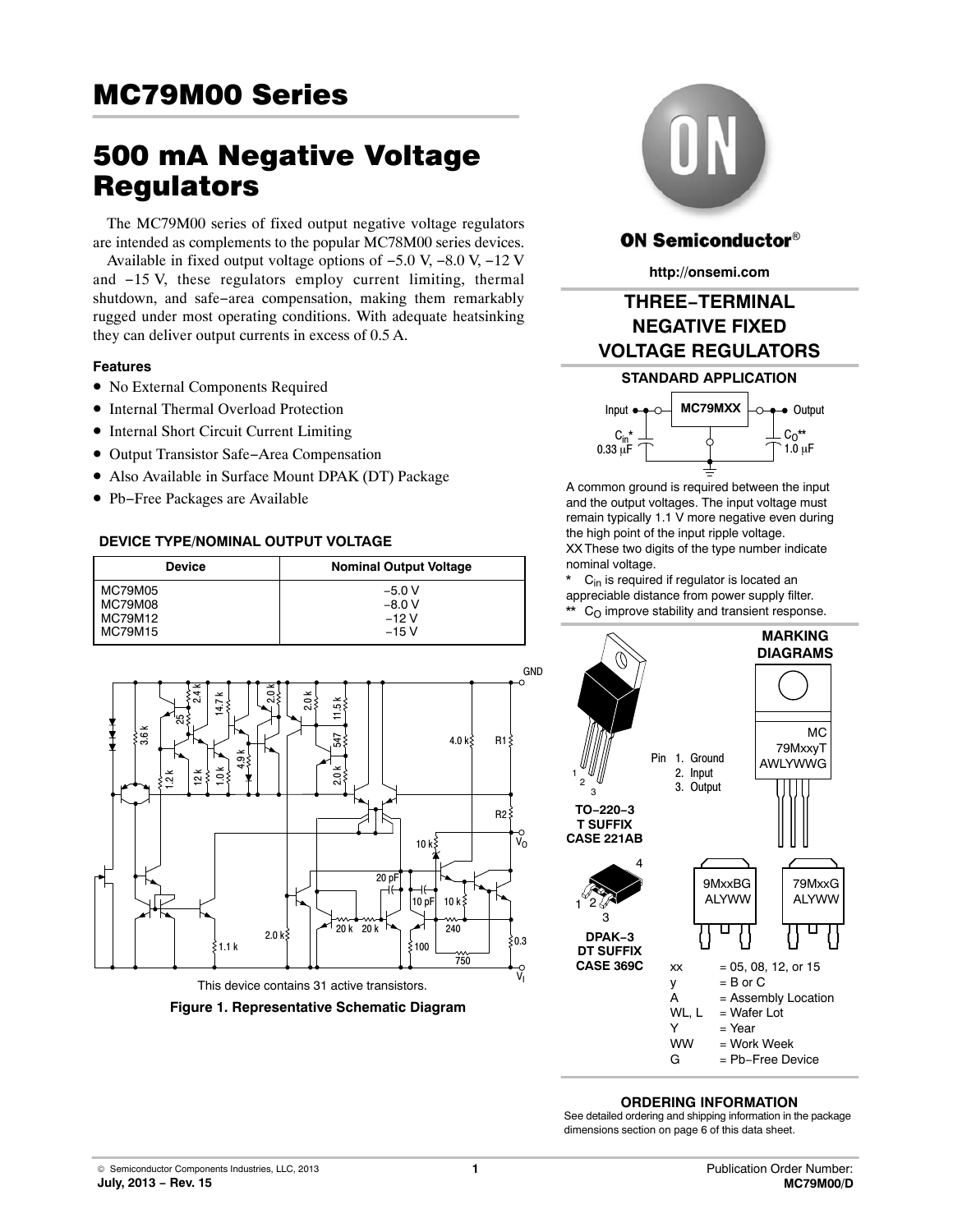#### **MAXIMUM RATINGS**  $(T_A = 25^{\circ}C$ , unless otherwise noted.)

| Rating                                  | Symbol           | Value                     | <b>Unit</b>   |
|-----------------------------------------|------------------|---------------------------|---------------|
| Input Voltage                           | V <sub>1</sub>   | $-35$                     | Vdc           |
| Power Dissipation                       |                  |                           |               |
| Case 221A (TO-220-3)                    |                  |                           |               |
| $T_A = 25^{\circ}C$                     | $P_D$            | <b>Internally Limited</b> | W             |
| Thermal Resistance, Junction-to-Ambient | $\theta$ JA      | 65                        | $\degree$ C/W |
| Thermal Resistance, Junction-to-Case    | $\theta$ JC      | 5.0                       | $\degree$ C/W |
| Case 369C (DPAK-3)                      |                  |                           |               |
| $T_A = 25^{\circ}C$                     | $P_D$            | <b>Internally Limited</b> | W             |
| Thermal Resistance, Junction-to-Ambient |                  | 92                        | $\degree$ C/W |
| Thermal Resistance, Junction-to-Case    | $\theta$ JC      | 6.0                       | $\degree$ C/W |
| Storage Junction Temperature            | $T_{\text{stg}}$ | $-65$ to $+150$           | $^{\circ}C$   |
| Operating Junction Temperature Range    | $T_{\text{J}}$   | $-40$ to $+150$           | $^{\circ}C$   |

Stresses exceeding Maximum Ratings may damage the device. Maximum Ratings are stress ratings only. Functional operation above the Recommended Operating Conditions is not implied. Extended exposure to stresses above the Recommended Operating Conditions may affect device reliability.

\*This device series contains ESD protection and exceeds the following tests: Human Body Model 2000 V per MIL\_STD\_883, Method 3015

Machine Model Method 200 V

### **MC79M05B, C ELECTRICAL CHARACTERISTICS**  $(V_1 = -10 V, I_0 = 350 mA, T_{low}$  to  $T_{high}$  (Note 2), unless otherwise noted.)

| <b>Characteristic</b>                                                                                                                                                   | Symbol                | Min                      | Typ        | Max                      | Unit     |
|-------------------------------------------------------------------------------------------------------------------------------------------------------------------------|-----------------------|--------------------------|------------|--------------------------|----------|
| Output Voltage $(T_1 = 25^{\circ}C)$                                                                                                                                    | $V_{\Omega}$          | $-4.8$                   | $-5.0$     | $-5.2$                   | Vdc      |
| Line Regulation, $T_{J}$ = 25°C (Note 1)<br>$-7.0$ Vdc $\geq$ V <sub>1</sub> $\geq$ -25 Vdc<br>$-8.0$ Vdc $\geq$ V <sub>1</sub> $\geq$ -18 Vdc                          | Regline               | -                        | 7.0<br>2.0 | 50<br>30                 | mV       |
| Load Regulation, $T_J = 25^{\circ}C$ (Note 1)<br>5.0 mA $\leq$ $I_{O}$ $\leq$ 500 mA                                                                                    | Reg <sub>load</sub>   |                          | 30         | 100                      | mV       |
| Output Voltage<br>$-7.0$ Vdc ≥ V <sub>I</sub> ≥ $-25$ Vdc, 5.0 mA ≤ I <sub>O</sub> ≤ 350 mA                                                                             | $V_{\Omega}$          | $-4.75$                  |            | $-5.25$                  | Vdc      |
| Input Bias Current $(T_1 = 25^{\circ}C)$                                                                                                                                | ŀв                    | -                        | 4.3        | 8.0                      | mA       |
| Input Bias Current Change<br>$-8.0$ Vdc $\geq$ V <sub>1</sub> $\geq$ -25 Vdc, $I_{\Omega}$ = 350 mA<br>5.0 mA $\leq$ $I_{\Omega}$ $\leq$ 350 mA, V <sub>I</sub> = -10 V | $\Delta I_{IB}$       |                          | -          | 0.4<br>0.4               | mA       |
| Output Noise Voltage, $T_A = 25^{\circ}C$ , 10 Hz $\leq f \leq 100$ kHz                                                                                                 | $V_n$                 |                          | 40         |                          | μV       |
| Ripple Rejection ( $f = 120$ Hz)                                                                                                                                        |                       | 54                       | 66         |                          | dB       |
| Dropout Voltage<br>$I_{\Omega}$ = 500 mA, T <sub>J</sub> = 25 <sup>o</sup> C                                                                                            | $V_I - V_O$           | $\overline{\phantom{m}}$ | 1.1        | $\overline{\phantom{m}}$ | Vdc      |
| Average Temperature Coefficient of Output Voltage<br>$I_{\Omega}$ = 5.0 mA, 0°C $\leq$ T <sub>J</sub> $\leq$ 125°C                                                      | $\Delta V_O/\Delta T$ |                          | 0.2        |                          | $mV$ /°C |

1. Load and line regulation are specified at constant temperature. Change in  $V<sub>O</sub>$  due to heating effects must be taken into account separately. Pulse testing with low duty cycle is used.

2.  $\,$  B = T $_{\sf low}$  to T $_{\sf high}$ , −40°C < T $_{\sf J}$  < 125°C C = T $_{\sf low}$  to T $_{\sf high}$ , 0°C < T $_{\sf J}$  < 125°C.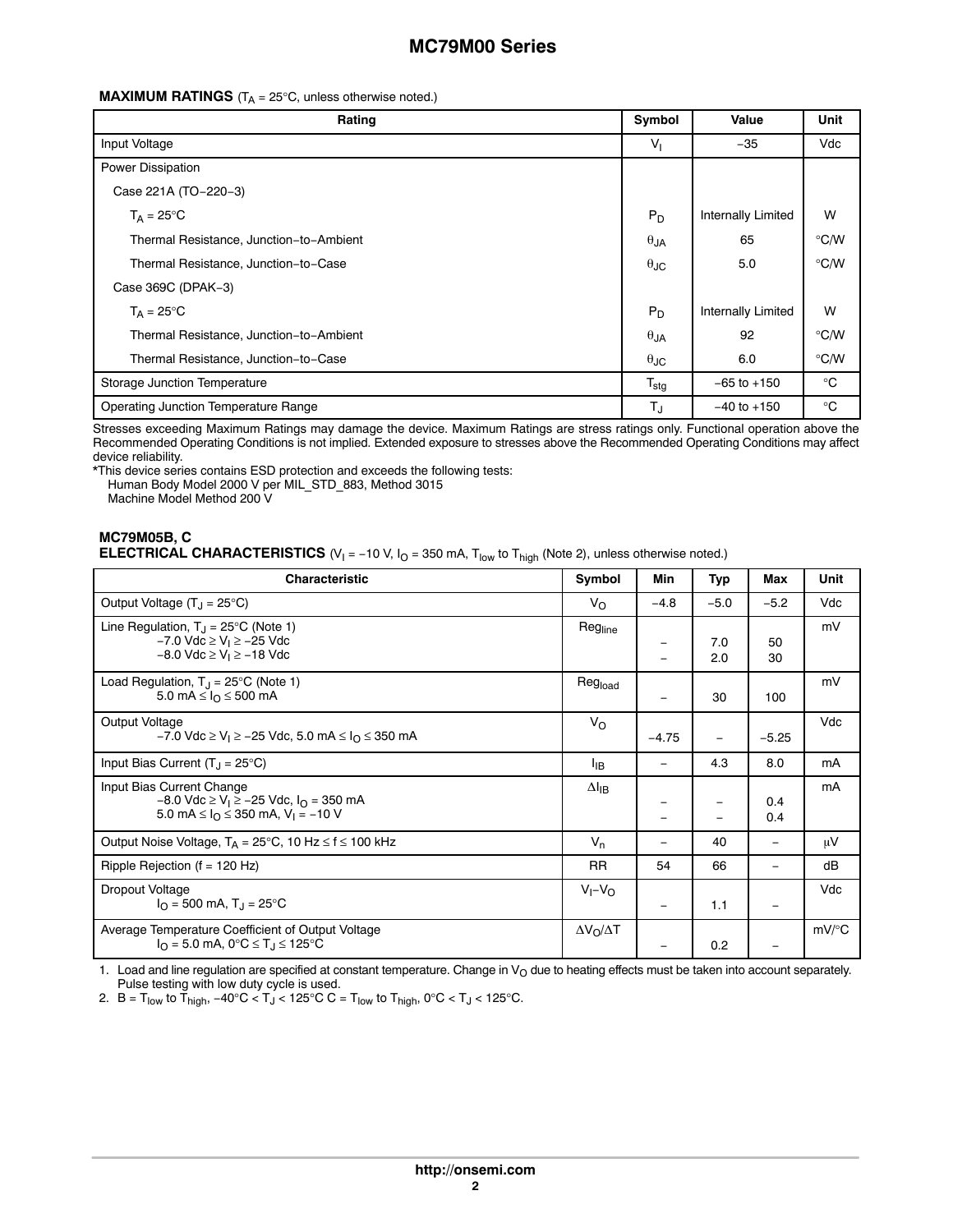## **MC79M08B, C**

**ELECTRICAL CHARACTERISTICS**  $(V_1 = -10 V, I_0 = 350 mA, T_{low}$  to  $T_{high}$  (Note 4), unless otherwise noted.)

| <b>Characteristic</b>                                                                                                                                                    | Symbol                | Min                      | Typ        | Max                      | Unit     |
|--------------------------------------------------------------------------------------------------------------------------------------------------------------------------|-----------------------|--------------------------|------------|--------------------------|----------|
| Output Voltage $(T_J = 25^{\circ}C)$                                                                                                                                     | $V_{\Omega}$          | $-7.7$                   | $-8.0$     | $-8.3$                   | Vdc      |
| Line Regulation, $T_{\rm J}$ = 25°C (Note 3)<br>$-10.5$ Vdc ≥ V <sub>1</sub> ≥ $-25$ Vdc<br>$-11$ Vdc ≥ V <sub>I</sub> ≥ $-21$ Vdc                                       | Regline               | $\equiv$                 | 5.0<br>3.0 | 80<br>50                 | mV       |
| Load Regulation, $T_{\rm J}$ = 25°C (Note 3)<br>5.0 mA $\leq$ $I_{\Omega}$ $\leq$ 500 mA                                                                                 | Reg <sub>load</sub>   | —                        | 30         | 100                      | mV       |
| Output Voltage<br>$-10.5$ Vdc ≥ V <sub>1</sub> ≥ $-25$ Vdc, 5.0 mA ≤ I <sub>O</sub> ≤ 350 mA                                                                             | $V_{\Omega}$          | $-7.6$                   | $-8.0$     | $-8.4$                   | Vdc      |
| Input Bias Current $(T_J = 25^{\circ}C)$                                                                                                                                 | <sup>I</sup> IB       |                          |            | 8.0                      | mA       |
| Input Bias Current Change<br>$-10.5$ Vdc $\geq$ V <sub>I</sub> $\geq$ -25 Vdc, I <sub>O</sub> = 350 mA<br>5.0 mA $\leq$ $I_{\Omega} \leq$ 350 mA, V <sub>1</sub> = -10 V | $\Delta I_{IB}$       |                          |            | 0.4<br>0.4               | mA       |
| Output Noise Voltage, $T_A = 25^{\circ}C$ , 10 Hz $\leq f \leq 100$ kHz                                                                                                  | $V_{n}$               | -                        | 60         | $\qquad \qquad$          | μV       |
| Ripple Rejection ( $f = 120$ Hz)                                                                                                                                         | <b>RR</b>             | 54                       | 63         |                          | dB       |
| Dropout Voltage<br>$I_{\Omega}$ = 500 mA, T <sub>J</sub> = 25 <sup>o</sup> C                                                                                             | $V_I - V_O$           | $\overline{\phantom{0}}$ | 1.1        | $\overline{\phantom{0}}$ | Vdc      |
| Average Temperature Coefficient of Output Voltage<br>$I_{\Omega}$ = 5.0 mA, 0°C $\leq$ T <sub>J</sub> $\leq$ 125°C                                                       | $\Delta V_O/\Delta T$ |                          | 0.4        |                          | $mV$ /°C |

3. Load and line regulation are specified at constant temperature. Change in  $V_O$  due to heating effects must be taken into account separately. Pulse testing with low duty cycle is used.

4.  $B = T_{\textsf{low}}$  to  $T_{\textsf{high}}$ , −40°C  $< T_{\textsf{J}} < 125$ °C

 $\textsf{C}$  =  $\textsf{T}_{\mathsf{low}}$  to  $\textsf{T}_{\mathsf{high}},$  0°C <  $\textsf{T}_{\mathsf{J}}$  < 125°C

### **MC79M12B, C ELECTRICAL CHARACTERISTICS** (V<sub>I</sub> = −19 V, I<sub>O</sub> = 350 mA, T<sub>low</sub> to T<sub>high</sub> (Note 6), unless otherwise noted.)

| <b>Characteristic</b>                                                                                                                                                    | Symbol                         | Min                      | Typ        | Max        | Unit     |
|--------------------------------------------------------------------------------------------------------------------------------------------------------------------------|--------------------------------|--------------------------|------------|------------|----------|
| Output Voltage $(T_J = 25^{\circ}C)$                                                                                                                                     | $V_{\Omega}$                   | $-11.5$                  | $-12$      | $-12.5$    | Vdc      |
| Line Regulation, $T_1 = 25^{\circ}C$ (Note 5)<br>$-14.5$ Vdc $\geq$ V <sub>I</sub> $\geq$ -30 Vdc<br>$-15$ Vdc $\geq$ V <sub>1</sub> $\geq$ -25 Vdc                      | $\mathsf{Reg}_{\mathsf{line}}$ |                          | 5.0<br>3.0 | 80<br>50   | mV       |
| Load Regulation, $T_{\rm J}$ = 25°C (Note 5)<br>5.0 mA ≤ $I_{\Omega}$ ≤ 500 mA                                                                                           | Reg <sub>load</sub>            |                          | 30         | 240        | mV       |
| Output Voltage<br>$-14.5$ Vdc $\geq$ V <sub>1</sub> $\geq$ -30 Vdc, 5.0 mA $\leq$ I <sub>O</sub> $\leq$ 350 mA                                                           | $V_{\Omega}$                   | $-11.4$                  |            | $-12.6$    | Vdc      |
| Input Bias Current $(T_1 = 25^{\circ}C)$                                                                                                                                 | <sup>I</sup> IB                | $\overline{\phantom{m}}$ | 4.4        | 8.0        | mA       |
| Input Bias Current Change<br>$-14.5$ Vdc $\geq$ V <sub>1</sub> $\geq$ -30 Vdc, $I_{\Omega}$ = 350 mA<br>5.0 mA $\leq$ $I_{\Omega}$ $\leq$ 350 mA, V <sub>1</sub> = -19 V |                                |                          |            | 0.4<br>0.4 | mA       |
| Output Noise Voltage, $T_A = 25^{\circ}C$ , 10 Hz $\leq f \leq 100$ kHz                                                                                                  |                                |                          | 75         |            | μV       |
| Ripple Rejection ( $f = 120$ Hz)                                                                                                                                         |                                | 54                       | 60         |            | dB       |
| Dropout Voltage<br>$I_{\Omega}$ = 500 mA, T <sub>J</sub> = 25 <sup>o</sup> C                                                                                             | $V_I - V_O$                    |                          | 1.1        |            | Vdc      |
| Average Temperature Coefficient of Output Voltage<br>$I_{\Omega}$ = 5.0 mA, 0°C $\leq$ T <sub>J</sub> $\leq$ 125°C                                                       |                                |                          | $-0.8$     |            | $mV$ /°C |

5. Load and line regulation are specified at constant temperature. Change in V<sub>O</sub> due to heating effects must be taken into account separately.<br>Pulse testing with low duty cycle is used.

6.  $B = T_{\sf low}$  to  $T_{\sf high}$ , −40°C <  $T_{\sf J}$  < 125°C

C = T<sub>low</sub> to T<sub>high</sub>, 0°C < T<sub>J</sub> < 125°C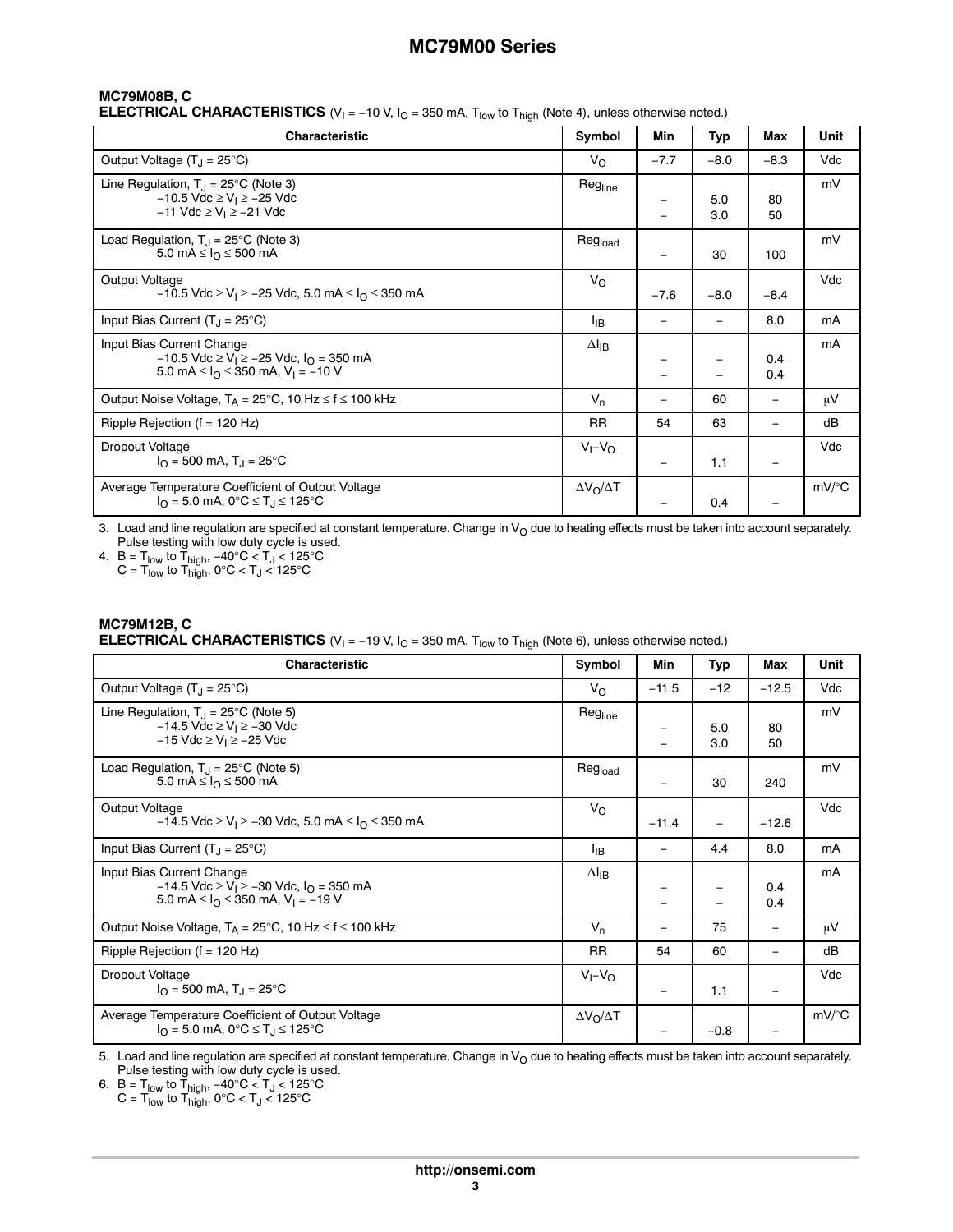## **MC79M15B, C**

**ELECTRICAL CHARACTERISTICS**  $(V_1 = -23 V, I_0 = 350 mA, T_{low}$  to  $T_{high}$  (Note 8), unless otherwise noted.)

| Characteristic                                                                                                                                                         | Symbol                | Min                      | Typ        | Max             | Unit     |
|------------------------------------------------------------------------------------------------------------------------------------------------------------------------|-----------------------|--------------------------|------------|-----------------|----------|
| Output Voltage $(T_J = 25^{\circ}C)$                                                                                                                                   | $V_{\Omega}$          | $-14.4$                  | $-15$      | $-15.6$         | Vdc      |
| Line Regulation, $T_J = 25^{\circ}C$ (Note 7)<br>$-17.5$ Vdc ≥ V <sub>I</sub> ≥ $-30$ Vdc<br>$-18$ Vdc ≥ V <sub>I</sub> ≥ $-28$ Vdc                                    | Regline               | —                        | 5.0<br>3.0 | 80<br>50        | mV       |
| Load Regulation, $T_{\rm J}$ = 25°C (Note 7)<br>5.0 mA ≤ $I_{\Omega}$ ≤ 500 mA                                                                                         | Reg <sub>load</sub>   | $\qquad \qquad \qquad$   | 30         | 240             | mV       |
| Output Voltage<br>$-17.5$ Vdc $\geq$ V <sub>1</sub> $\geq$ -30 Vdc, 5.0 mA $\leq$ I <sub>O</sub> $\leq$ 350 mA                                                         | $V_{\Omega}$          | $-14.25$                 |            | $-15.75$        | Vdc      |
| Input Bias Current $(T_J = 25^{\circ}C)$                                                                                                                               | ŀв                    | $\overline{\phantom{0}}$ | 4.4        | 8.0             | mA       |
| Input Bias Current Change<br>$-17.5$ Vdc $\geq$ V <sub>1</sub> $\geq$ -30 Vdc, $I_{\Omega}$ = 350 mA<br>5.0 mA $\leq$ $I_{\Omega} \leq$ 350 mA, V <sub>1</sub> = -23 V |                       |                          |            | 0.4<br>0.4      | mA       |
| Output Noise Voltage, $T_A = 25^{\circ}C$ , 10 Hz $\leq f \leq 100$ kHz                                                                                                | $V_{n}$               | —                        | 90         | $\qquad \qquad$ | μV       |
| Ripple Rejection ( $f = 120$ Hz)                                                                                                                                       | <b>RR</b>             | 54                       | 60         |                 | dB       |
| Dropout Voltage<br>$I_{\Omega}$ = 500 mA, T <sub>J</sub> = 25 <sup>o</sup> C                                                                                           | $V_I - V_O$           | $\overline{\phantom{0}}$ | 1.1        | $\qquad \qquad$ | Vdc      |
| Average Temperature Coefficient of Output Voltage<br>$I_{\Omega}$ = 5.0 mA, 0°C $\leq$ T <sub>J</sub> $\leq$ 125°C                                                     | $\Delta V_O/\Delta T$ |                          | $-1.0$     |                 | $mV$ /°C |

7. Load and line regulation are specified at constant temperature. Change in  $V<sub>O</sub>$  due to heating effects must be taken into account separately. Pulse testing with low duty cycle is used.

8.  $B = T_{\sf low}$  to  $T_{\sf high}$ , −40°C  $< T_{\sf J}$  < 125°C  $\textsf{C}$  =  $\textsf{T}_{\mathsf{low}}$  to  $\textsf{T}_{\mathsf{high}},$  0°C <  $\textsf{T}_{\mathsf{J}}$  < 125°C



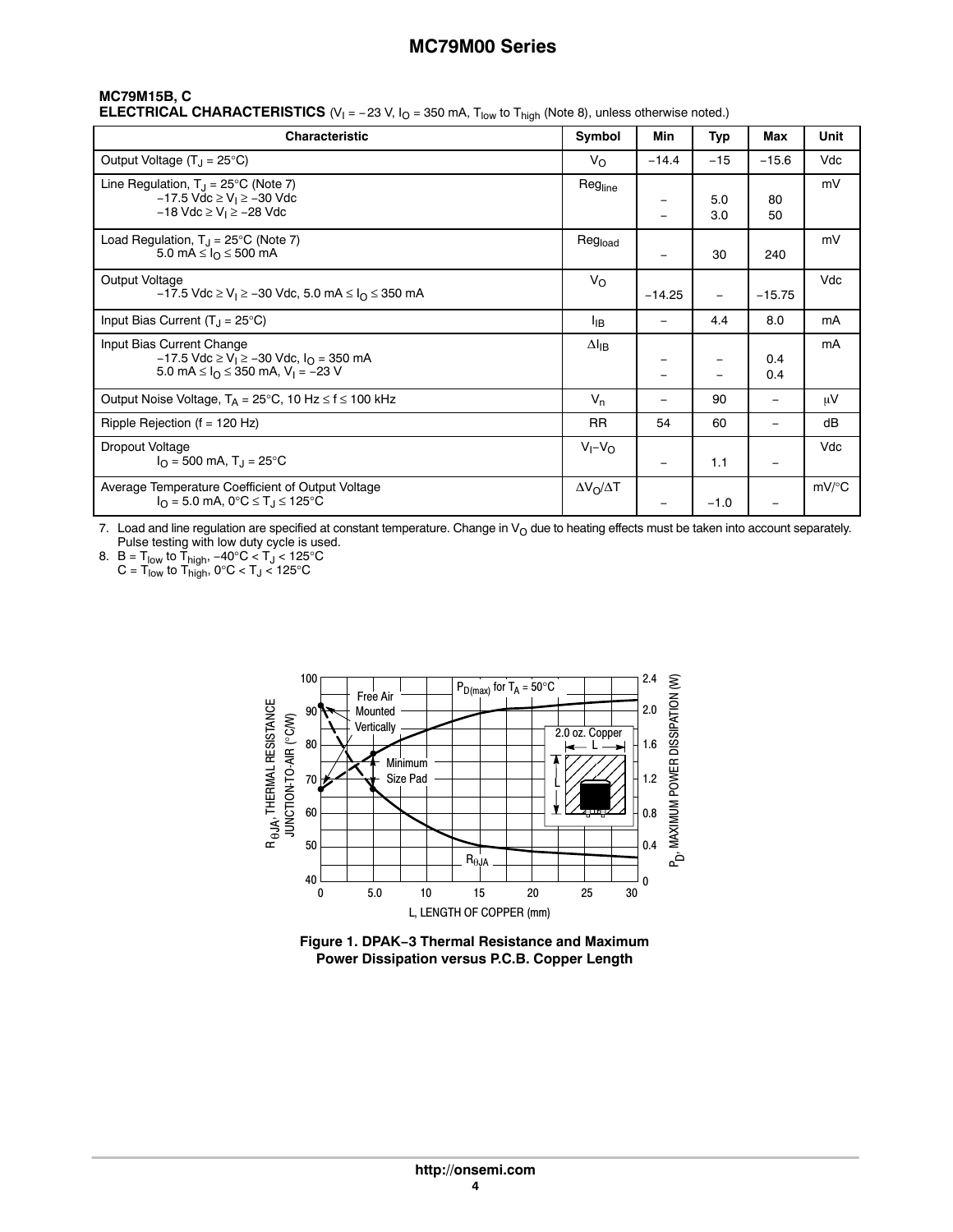## **Protection Diodes**

When external capacitors are used with MC79M00 series regulator it is sometimes necessary to add protection diodes to prevent the capacitors from discharging through low current points into the regulator or from output polarity reversals. Generally, no protection diode is required for values of output capacitance less then 10µF. Figure 2 shows the MC79M15 with the recommended protection diodes.

• Opposite Polarity Protection

Diode D1 protects the regulator from output polarity reversals during startup, power off and short-circuit operation.

• Reverse-bias Protection

Diode D2 prevents output capacitor from discharging thru the MC79M15 during an input short circuit or fast switch off of power supply.



**Figure 2. Protection Diodes**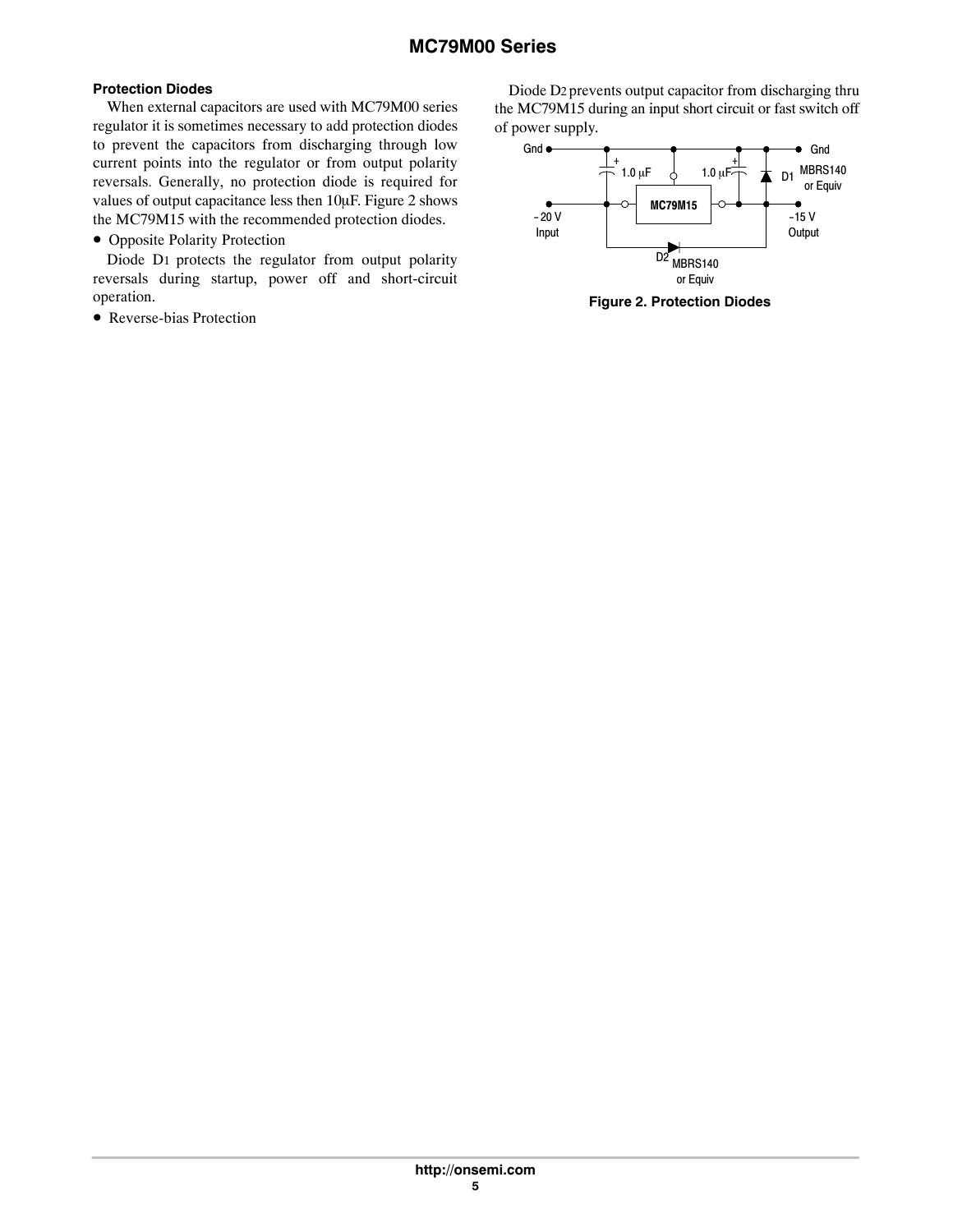#### <span id="page-5-0"></span>**ORDERING INFORMATION**

| <b>Device</b> | <b>Output Voltage</b><br><b>Tolerance</b> | Operating<br><b>Temperature Range</b>           | Package                  | Shipping <sup>†</sup> |
|---------------|-------------------------------------------|-------------------------------------------------|--------------------------|-----------------------|
| MC79M05BDT    |                                           |                                                 | <b>DPAK</b>              | 75 Units / Rail       |
| MC79M05BDTG   |                                           |                                                 | <b>DPAK</b><br>(Pb-Free) | 75 Units / Rail       |
| MC79M05BDTRK  |                                           |                                                 | <b>DPAK</b>              | 2500 Units / Reel     |
| MC79M05BDTRKG |                                           | $T_{\text{H}} = -40^{\circ} \text{C}$ to +125°C | <b>DPAK</b><br>(Pb-Free) | 2500 Units / Reel     |
| MC79M05BT     |                                           |                                                 | $TO-220$                 | 50 Units / Rail       |
| MC79M05BTG    |                                           |                                                 | TO-220<br>(Pb-Free)      | 50 Units / Rail       |
| MC79M05CDT    |                                           |                                                 | <b>DPAK</b>              | 75 Units / Rail       |
| MC79M05CDTG   |                                           |                                                 | <b>DPAK</b><br>(Pb-Free) | 75 Units / Rail       |
| MC79M05CDTRK  |                                           |                                                 | <b>DPAK</b>              | 2500 Units / Reel     |
| MC79M05CDTRKG |                                           | $T_J = 0^\circ C$ to +125 $^\circ C$            | <b>DPAK</b><br>(Pb-Free) | 2500 Units / Reel     |
| MC79M05CT     |                                           |                                                 | TO-220                   | 50 Units / Rail       |
| MC79M05CTG    |                                           |                                                 | $TO-220$<br>(Pb-Free)    | 50 Units / Rail       |
| MC79M08BDT    |                                           |                                                 | <b>DPAK</b>              | 75 Units / Rail       |
| MC79M08BDTRK  |                                           |                                                 | <b>DPAK</b>              | 2500 Units / Reel     |
| MC79M08BDTRKG |                                           | $T_1 = -40^{\circ}$ C to +125°C                 | <b>DPAK</b><br>(Pb-Free) | 2500 Units / Reel     |
| MC79M08BT     |                                           |                                                 | $TO-220$                 | 50 Units / Rail       |
| MC79M08BTG    |                                           |                                                 | $TO-220$<br>(Pb-Free)    | 50 Units / Rail       |
| MC79M08CDT    | 4.0%                                      |                                                 | <b>DPAK</b>              | 75 Units / Rail       |
| MC79M08CDTG   |                                           |                                                 | <b>DPAK</b><br>(Pb-Free) | 75 Units / Rail       |
| MC79M08CDTRK  |                                           |                                                 | <b>DPAK</b>              | 2500 Units / Reel     |
| MC79M08CDTRKG |                                           | $T_{\text{H}} = 0^{\circ}C$ to +125°C           | <b>DPAK</b><br>(Pb-Free) | 2500 Units / Reel     |
| MC79M08CT     |                                           |                                                 | TO-220                   | 50 Units / Rail       |
| MC79M08CTG    |                                           |                                                 | TO-220<br>(Pb-Free)      | 50 Units / Rail       |
| MC79M12BDT    |                                           |                                                 | <b>DPAK</b>              | 75 Units / Rail       |
| MC79M12BDTG   |                                           |                                                 | <b>DPAK</b><br>(Pb-Free) | 75 Units / Rail       |
| MC79M12BDTRK  |                                           |                                                 | <b>DPAK</b>              | 2500 Units / Reel     |
| MC79M12BDTRKG |                                           | $T_J = -40$ °C to +125°C                        | <b>DPAK</b><br>(Pb-Free) | 2500 Units / Reel     |
| MC79M12BT     |                                           |                                                 | $TO-220$                 | 50 Units / Rail       |
| MC79M12BTG    |                                           |                                                 | $TO-220$<br>(Pb-Free)    | 50 Units / Rail       |
| MC79M12CDT    |                                           |                                                 | <b>DPAK</b>              | 75 Units / Rail       |
| MC79M12CDTG   |                                           |                                                 | <b>DPAK</b><br>(Pb-Free) | 75 Units / Rail       |
| MC79M12CDTRK  |                                           |                                                 | <b>DPAK</b>              | 2500 Units / Reel     |
| MC79M12CDTRKG |                                           | $T_{\text{H}} = 0^{\circ}C$ to +125°C           | <b>DPAK</b><br>(Pb-Free) | 2500 Units / Reel     |
| MC79M12CT     |                                           |                                                 | $TO-220$                 | 50 Units / Rail       |
| MC79M12CTG    |                                           |                                                 | $TO-220$<br>(Pb-Free)    | 50 Units / Rail       |

†For information on tape and reel specifications, including part orientation and tape sizes, please refer to our Tape and Reel Packaging Specifications Brochure, BRD8011/D.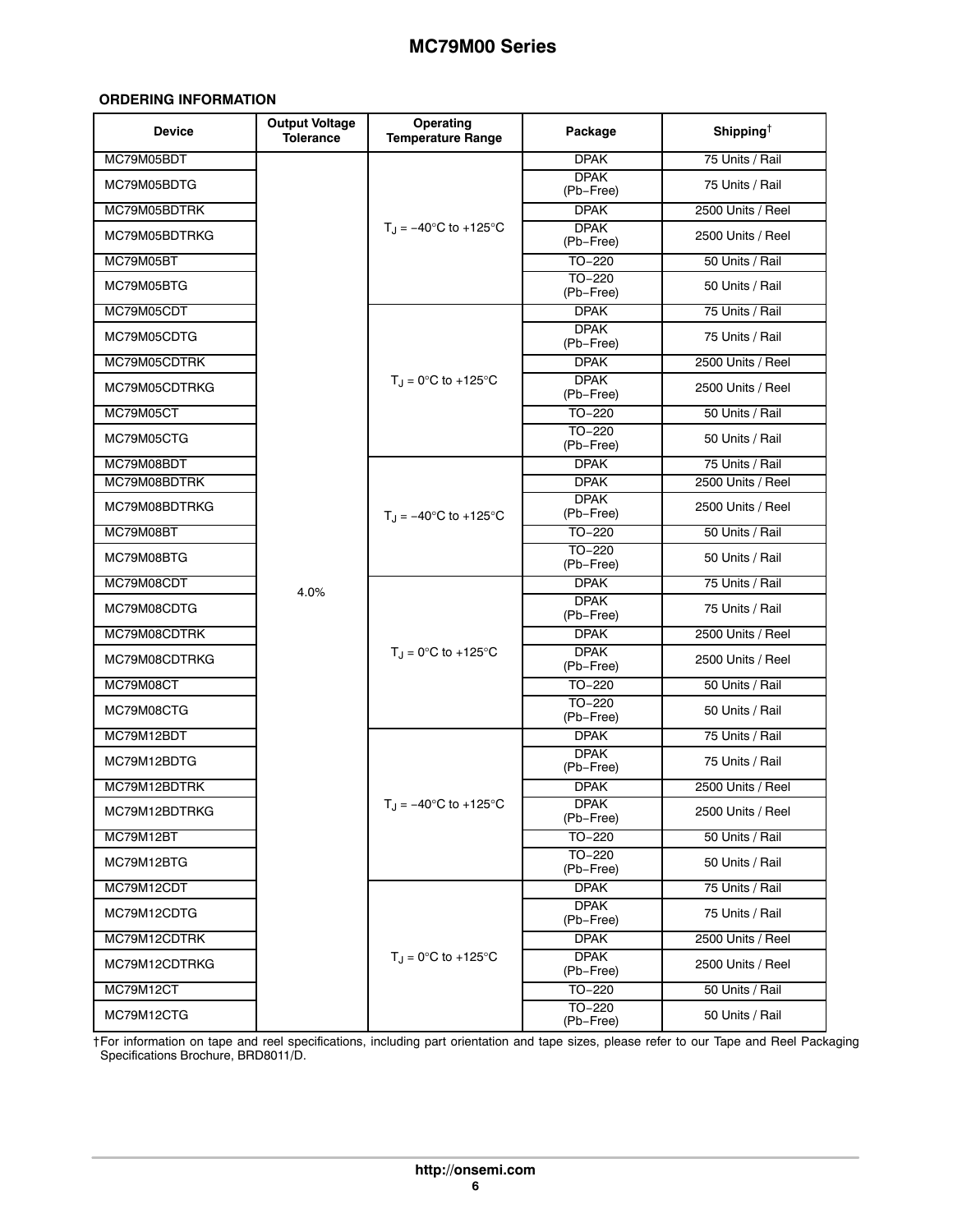#### **ORDERING INFORMATION**

| <b>Device</b> | <b>Output Voltage</b><br><b>Tolerance</b> | Operating<br><b>Temperature Range</b> | Package                  | <b>Shipping</b> † |
|---------------|-------------------------------------------|---------------------------------------|--------------------------|-------------------|
| MC79M15BDT    |                                           |                                       | <b>DPAK</b>              | 75 Units / Rail   |
| MC79M15BDTG   |                                           |                                       | <b>DPAK</b><br>(Pb-Free) | 75 Units / Rail   |
| MC79M15BDTRK  |                                           |                                       | <b>DPAK</b>              | 2500 Units / Reel |
| MC79M15BDTRKG |                                           | $T_{\rm d} = -40^{\circ}$ C to +125°C | <b>DPAK</b><br>(Pb-Free) | 2500 Units / Reel |
| MC79M15BT     |                                           |                                       | $TO-220$                 | 50 Units / Rail   |
| MC79M15BTG    |                                           |                                       | $TO-220$<br>(Pb-Free)    | 50 Units / Rail   |
| MC79M15CDT    | 4.0%                                      |                                       | <b>DPAK</b>              | 75 Units / Rail   |
| MC79M15CDTG   |                                           |                                       | <b>DPAK</b><br>(Pb-Free) | 75 Units / Rail   |
| MC79M15CDTRK  |                                           |                                       | <b>DPAK</b>              | 2500 Units / Reel |
| MC79M15CDTRKG |                                           | $T_{\rm J}$ = 0°C to +125°C           | <b>DPAK</b><br>(Pb-Free) | 2500 Units / Reel |
| MC79M15CT     |                                           |                                       | $TO-220$                 | 50 Units / Rail   |
| MC79M15CTG    |                                           |                                       | $TO-220$<br>(Pb-Free)    | 50 Units / Rail   |

†For information on tape and reel specifications, including part orientation and tape sizes, please refer to our Tape and Reel Packaging Specifications Brochure, BRD8011/D.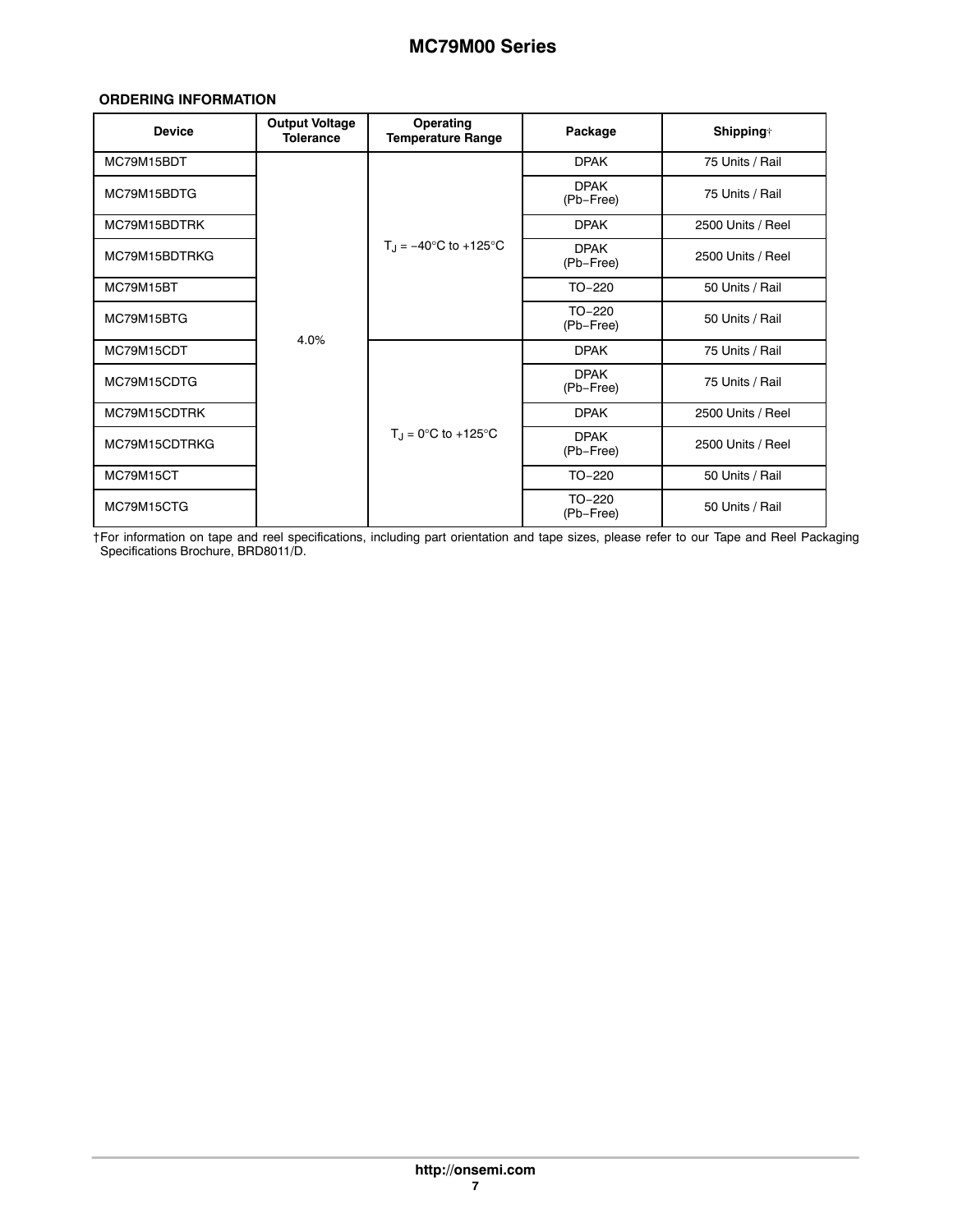## **PACKAGE DIMENSIONS**

#### **TO−220, SINGLE GAUGE** CASE 221AB

ISSUE A





- 
- 
- 
- NOTES:<br>
1. DIMENSIONING AND TOLERANCING PER ANSI Y14.5M, 1982<br>
2. CONTROLLING DIMENSION: INCHES.<br>
3. DIMENSION Z DEFINES ARE ALLOWED.<br>
LEAD IRREGULARITIES ARE ALLOWED.<br>
4. PRODUCT SHIPPED PRIOR TO 2008 HAD DIMENSIONS<br>
5 =

|     | <b>INCHES</b> |       |       | <b>MILLIMETERS</b> |
|-----|---------------|-------|-------|--------------------|
| DIM | MIN           | MAX   | MIN   | MAX                |
| Α   | 0.570         | 0.620 | 14.48 | 15.75              |
| B   | 0.380         | 0.405 | 9.66  | 10.28              |
| C   | 0.160         | 0.190 | 4.07  | 4.82               |
| D   | 0.025         | 0.035 | 0.64  | 0.88               |
| F   | 0.142         | 0.147 | 3.61  | 3.73               |
| G   | 0.095         | 0.105 | 2.42  | 2.66               |
| н   | 0.110         | 0.155 | 2.80  | 3.93               |
| J   | 0.018         | 0.025 | 0.46  | 0.64               |
| K   | 0.500         | 0.562 | 12.70 | 14.27              |
| L   | 0.045         | 0.060 | 1.15  | 1.52               |
| N   | 0.190         | 0.210 | 4.83  | 5.33               |
| Q   | 0.100         | 0.120 | 2.54  | 3.04               |
| R   | 0.080         | 0.110 | 2.04  | 2.79               |
| S   | 0.020         | 0.024 | 0.508 | 0.61               |
| Т   | 0.235         | 0.255 | 5.97  | 6.47               |
| U   | 0.000         | 0.050 | 0.00  | 1.27               |
| ٧   | 0.045         |       | 1.15  |                    |
| Z   |               | 0.080 |       | 2.04               |